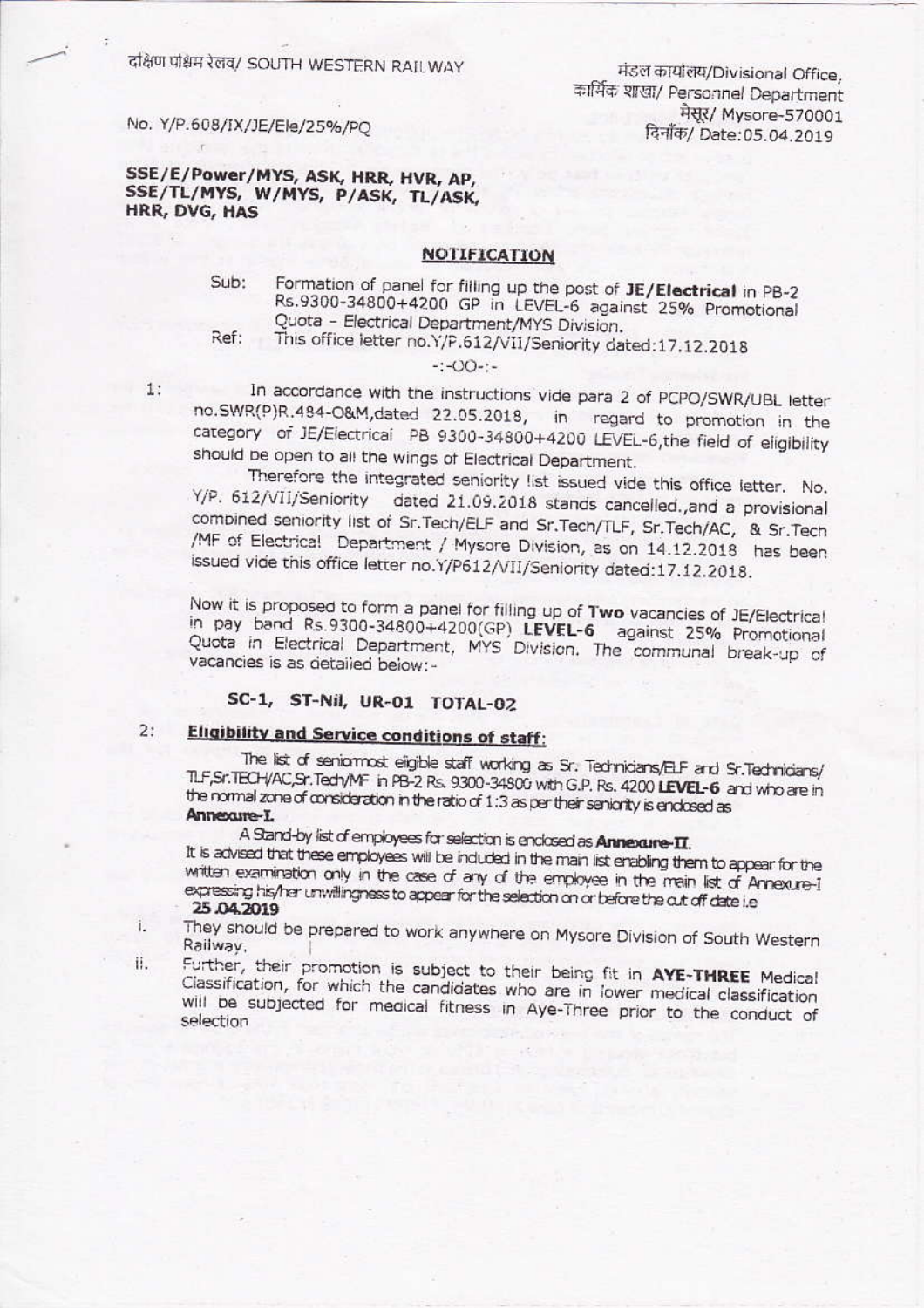#### **Mode of Selection:-** $3:$

In terms of Railway Board's Lr. No.E(NG)I/2000/PM1/41, dated 07.08.2003, the positive act of selection to assess the professional ability of the candidate shall consist of written test only. The candidate has to obtain a minimum of 60% marks in professional ability, i.e. in written examination, for being considered for further selection process of perusal of service record and APARs. The post of Junior Engineer being classified as "Safety Category post", there is no relaxation in qualifying marks to employees belonging to the category of SC/ST and hence they are also required to secure 60% marks in the written examination.

#### Syllabus:  $4:$

The Syllabus prescribed for selection to the post of Junior Engineer/Electrical against 25% Promotional Quota is enclosed as Annexure-'III'.

#### **Pre-Selection Training:**  $5.$

Pre-Selection Training for a minimum period of 21 working days will be arranged for the employees of reserved community employees, who are in the field of eligibility for promotion

#### Procedure/Scheme of examination: 6

i) In terms of instructions contained in RBE No. 196/2018 dated 14.12.2018, the question paper will be 100% objective Type.

Ii) All questions will be of multiple Choice only.

iii)The examination may be either in computer Based Test mode or pen and paper mode for which the candidates will have to be prepared in advance, and will be advised as and when the date of examination is notified.

iv) The candidates are forewarned that cutting, Overwriting, Erasing or Alteration of any type will not be accepted. Zero marks will be given for Answer having correction/ overwriting.

v) There will be Negative marking for wrong answers. One third of the mark allotted for each question will be deducted for wrong answers.

Date of Examination:- The date, venue and time of examination will be 6а. intimated separately. However, it is to be advised to the employees listed in Annexure-I and II that they should be in readiness to appear for the examination at a short notice.

#### **Supplementary Examination:** 7

A supplementary examination will be held to the employees who could not attend the main examination in the following circumstances with the approval of competent authority-

- Administration's failure to relieve the employees in time for examination/ late  $(i)$ intimation of the date of test etc.
- Sickness of the candidate or other reason over which the employee has no  $(ii)$ control. Unavoidable absence will not, however, include absence to attend wedding or similar function or absence over which he/she has control. Sickness should be certified by Railway Medical Officer.

#### Procedure for drawl of Panel:- $8:$

The names of the selected candidates will be arranged in the order of seniority but those securing a total of 80% or more marks in the aggregate will be classified as "outstanding" and placed in the panel appropriately in order of their seniority allowing them to supersede not more than 50% of total field of eligibility, in terms of para 219(h)(i) of IREM -I (ACS NO.66).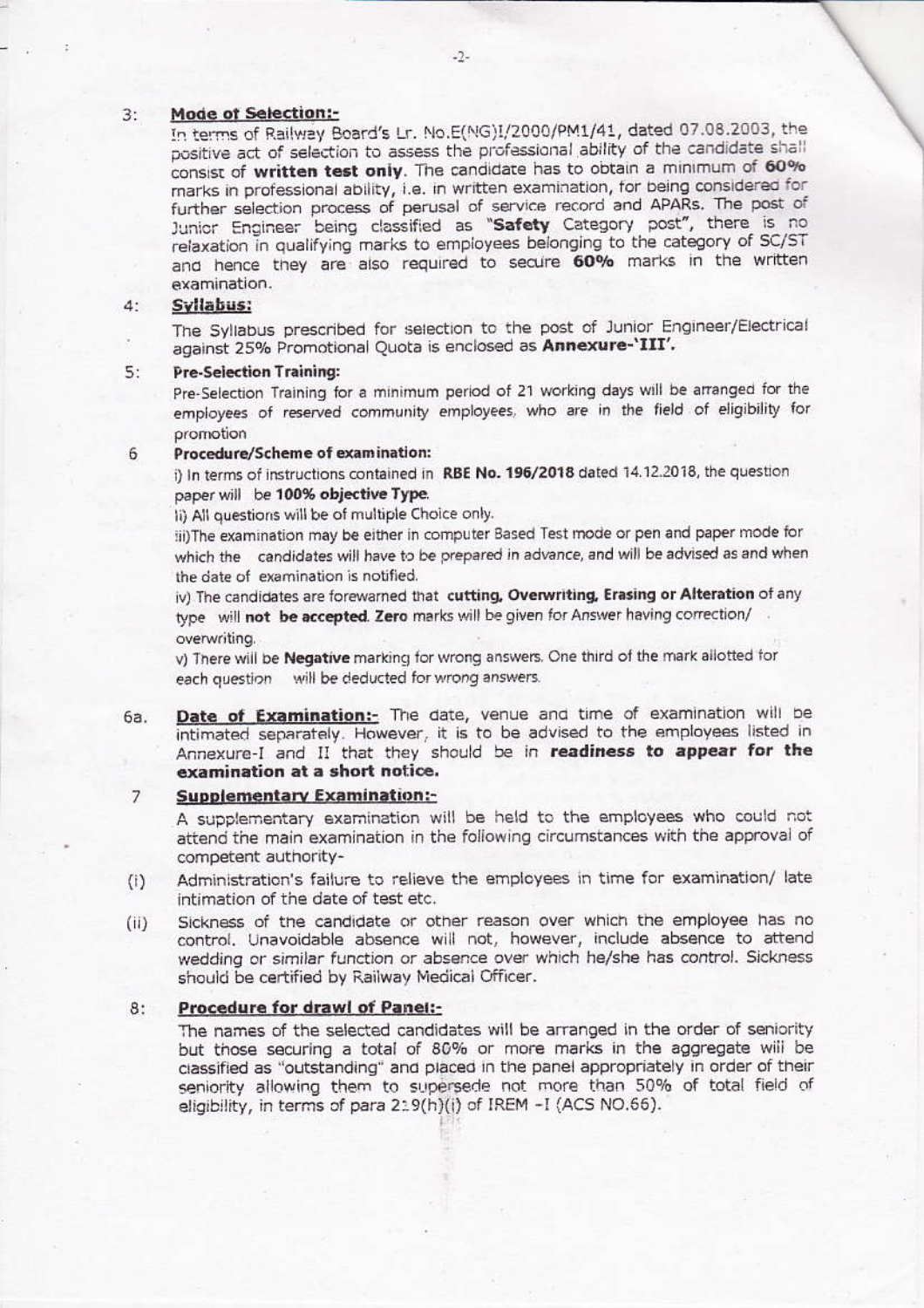#### Additional Information for guidance to the staff:- $9:$

**Oualifying Marks** Maximum SI.No Factors/Heading Maks  $(Min)$ 30 50  $1.$ Professional ability/written exam 30 Record of Service 2. 20 З. Seniority 60 Total

The following factors would be taken into account by the Selection Board for selection and their relative weightage is as under-

The assessment under "professional ability" will be based on the marks secured by the individual employee held as part of the selection.

The "Record of Service" will be assessed as per the entries available in Service Register/ Personal records and their break-up is as follows-

For Service Register -10 marks (Max.marks)  $\ddot{a}$ .

| (i)   | Without any adverse entry                                                                                                            | 06 marks       |
|-------|--------------------------------------------------------------------------------------------------------------------------------------|----------------|
| (ii)  | For each individual Railway Week cash award at<br>the Divn/Unit level during the preceding 3 years.                                  | $(+)$ 02 marks |
| (iii) | For each individual Railway Week cash award at   (+) 03 marks<br>the HOD level during the preceding 3 years                          |                |
| (iv)  | For each individual Railway Week cash award at   (+) 04 marks<br>the General Manager/Rly Board level during the<br>preceding 3 years |                |
| (v)   | For each minor penalty during the preceding 3<br>years                                                                               | $(-)01$ marks  |
| (vi)  | For each major penalty during the preceding 3   (-) 02 marks<br>vears                                                                |                |

- Accademic/Technical Qualification 05 marks (Max. marks) b.
- Marks for APAR/ACR grading during the last three years 15 marks (Max. c. marks)
- The senior -most employee will be allotted 20 20 marks. d. Seniority marks and the junior-most employee will be awarded minimum 12 marks. The difference 8 (Eight) marks will be proportionately divided and corrected upto the first decimal between the remaining qualified employees.

#### 10. Notifying to the staff:-

In terms of Railway Board instructions, the Senior Subordinate/Supervisor concerned has to furnish a certificate that the eligible candidates (including stand by list) were duly notified of the test and asked to submit their applications duly giving their willingness and forward the same to Sr.DPO/MYS. It should be the personal responsibility of the Senior Subordinate/Supervisor to complete the formality in this respect. It is further advised that any other communication received in respect of the selection should invariably be intimated to all the eligible employees. In case of non receipt of any communication the same may be obtained from the Personnel department or from the Controlling Officer. Any laxity in this regard will be viewed seriously.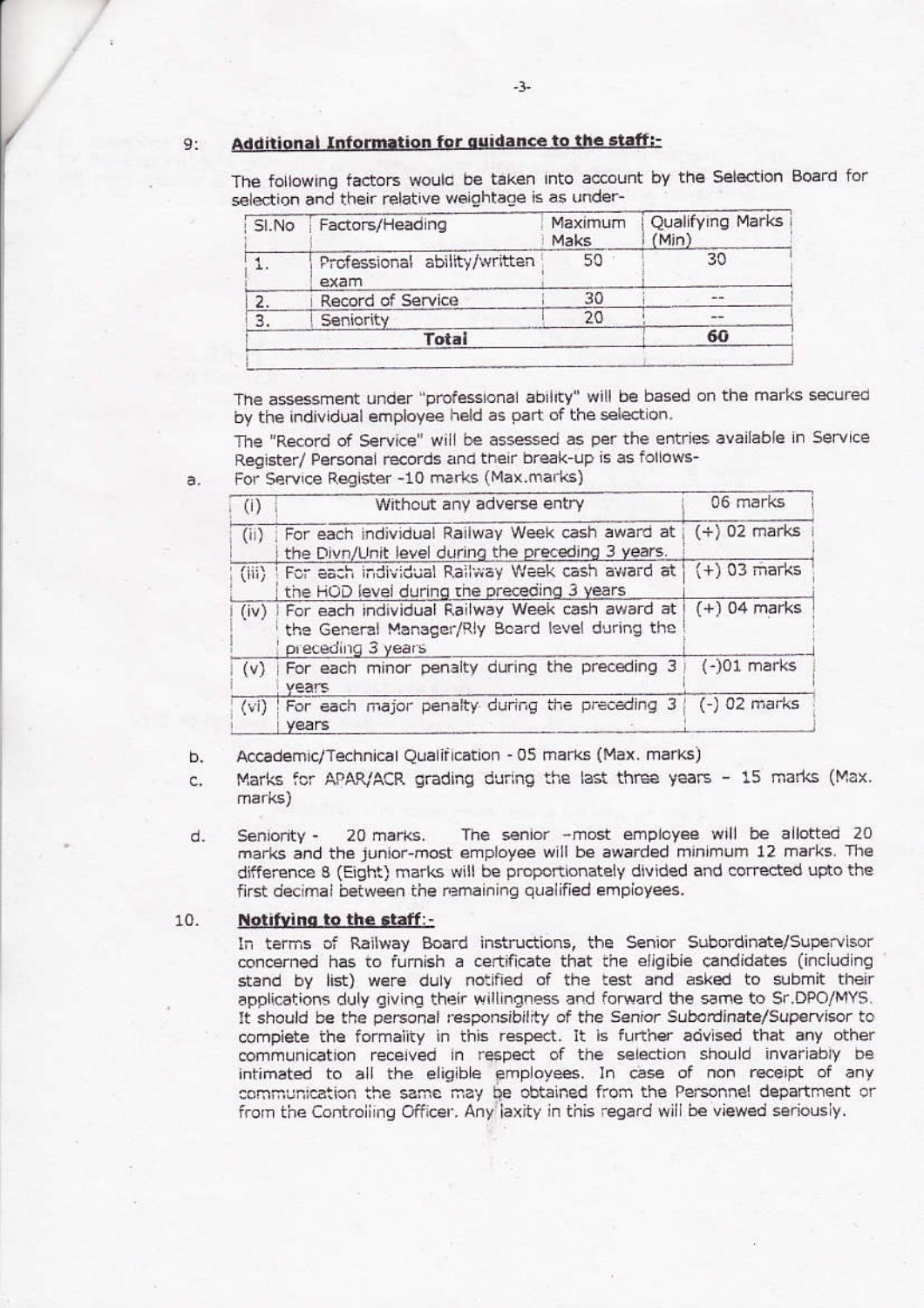The Willingness/unwillingness, received from the employees is to be forwarded to DPO/I/MYS on or before 25.04.2019. The unwillingness submitted after this date will not be entertained and they will reckon for selection and no additional persons from the Annexure-II will be called for the selection to make good of the shortfall.

Fnclo:

1. List of Eligible candidates (Annexure - I)

2. Stand-by list (Annexure-II).

3. Syllabus (Annexure-III)

**S. MANI KUMAR** APO/I/MYS कते वरि, कार्मिक अधिकारी/मैसूर for Sr.DPO/MYS

Copy to: Sr.DEE/MYS, Sr.DME/MYS for information Please, OS/Confidental Section/PB, Ch.OS/IPAS, Divl.Secy.SWRMU, AISC&STREA, AIOBCREA/MYS Dn NOTICE BOARD.

## DECLARATION

I am in receipt of letter No. Y/P.608/IX/JE/Ele/25%/PQ dated 05.04.2019

I am Willing / Unwilling to appear for the selection.

I wish to write the written examination in Hindi/English

SIGNATURE : NAME DESIGNATION: **STATION**  $\sim$   $\sim$ 

DATE: PLACE: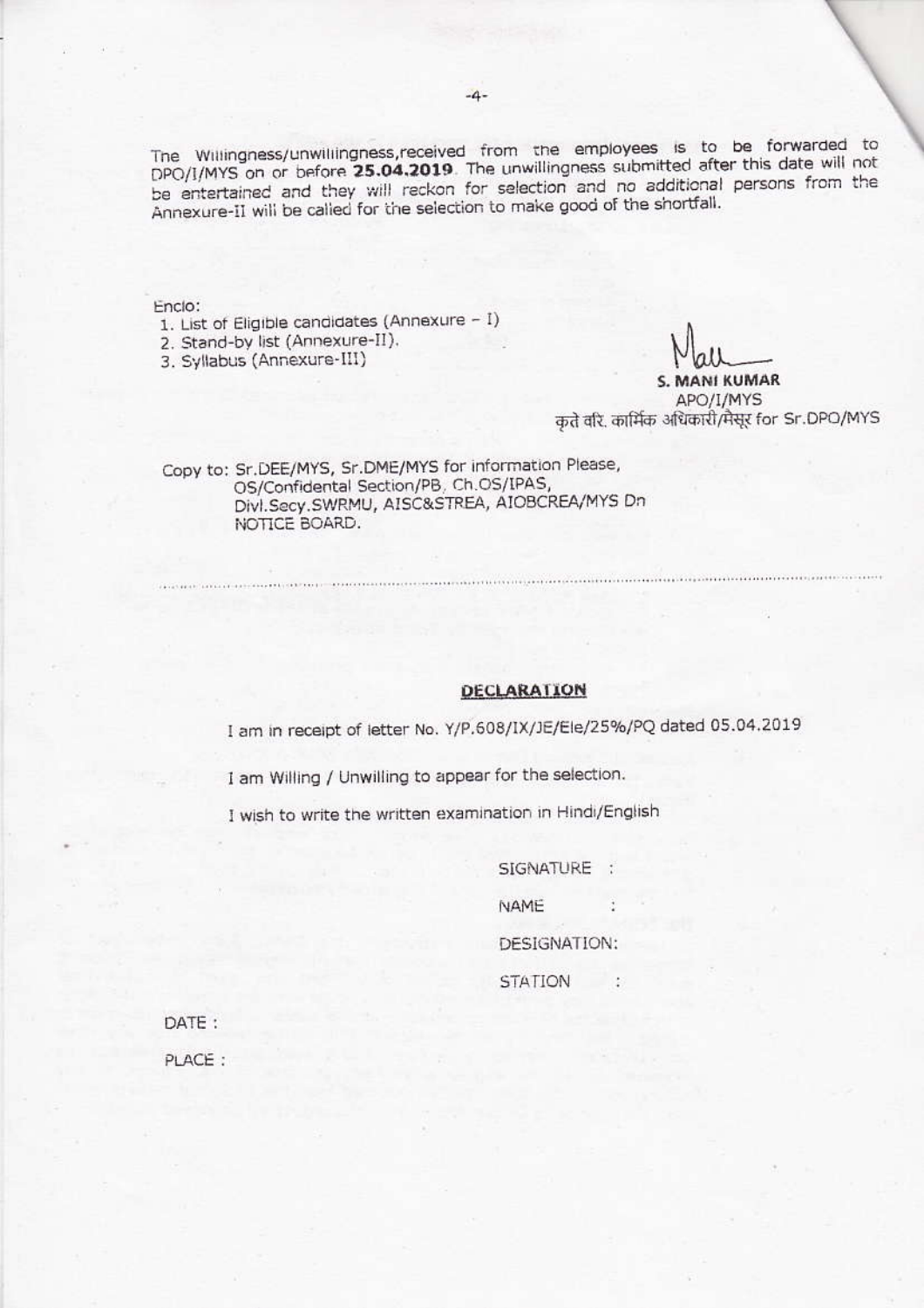|       |          |                   | Com | Stn                    |
|-------|----------|-------------------|-----|------------------------|
| SI.No | PF.NO    | Name<br>S/Shri    |     |                        |
|       |          | M.RANGASWAMY      | ST  | <b>SR.TECH/TLF ASK</b> |
| 01    | 04362305 | D.SHIVAKUMAR      | ST  | SR. TECH/ELF HRR       |
| 02    | 03871800 |                   |     | SR.TECH/AC/MYS         |
| 03    | 04678758 | S.KUMAR KUBENDRA  | UR  | SR.TECH/ELF HRR        |
| 04    | 03871605 | K.NAGESHA         | SC  | SR. TECH/ELF HVR       |
| 05    | 04391822 | MALATESH TAKRAPPA | SC  |                        |
|       |          | LAMANI            | SC  | SR.TECH/AC/MYS         |
| 06    | 04391937 | MOHAN LAL.D.      |     |                        |

# List of the employees alerted for selection to the post of JE/Electrical against<br>25%Promotional quota

# Annexure-II

# List of STAND BY employees alerted for selection to the post of JE/Electrical<br>against 25%Promotional quota

|       |          |                                    | Co | Stn              |
|-------|----------|------------------------------------|----|------------------|
| SI.No | PF NO    | Name.<br>S/Shri                    | m  |                  |
|       | 04391512 | KARIAPPA GUDDAPPA                  | ST | SR.TECH/ELF /DVG |
|       |          | NIMBANAVAR<br>H.R. BASAVARAJA NAIK | SC | SR.TECH/ELF /CTA |
|       | 03120041 |                                    | SC | SR.TECH/AC/MYS   |
| з     | 07753287 | RAJENDRAN                          |    |                  |